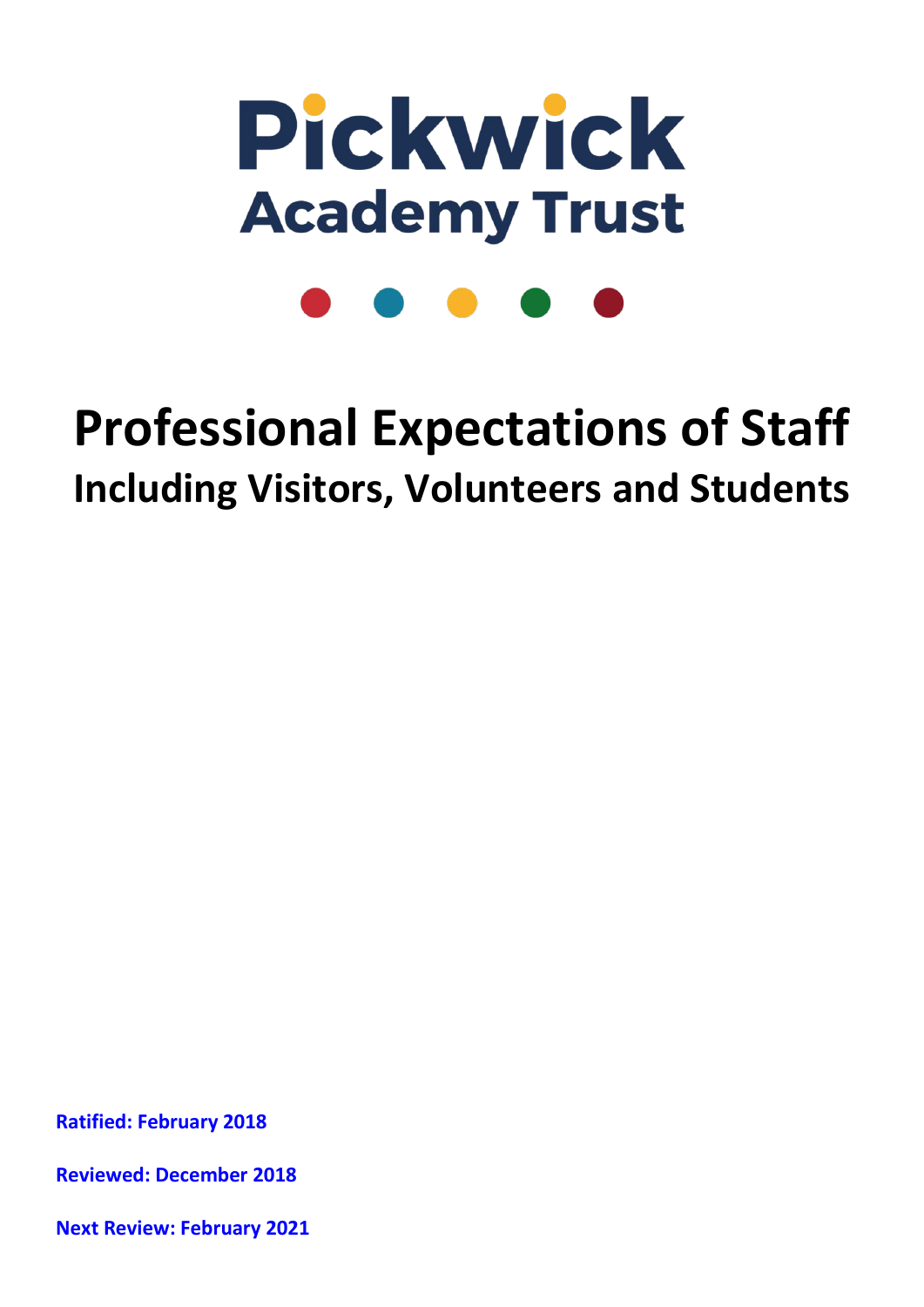## **Pickwick Academy Trust**

### **"Working together to provide the best for our children"**

**How we conduct ourselves as staff of Pickwick Academy Trust – our professional behaviour and the Trust's expectations.**

#### **Principles:**

- The Trust believes the welfare of the child is paramount in everything we do; we expect all \*staff to share that belief.
- The Trust expects you to be committed to improving the life chances and raising aspirations of all children across our schools.
- The Trust believes it is the responsibility of all adults to safeguard and promote the welfare of children. This responsibility extends to a duty of care for those adults employed, volunteering, commissioned, or contracted to work with children (*Keeping Children Safe in Education*).
- The Trust believes everyone who works with our children is responsible for their own actions and behaviour; they should avoid any conduct which would lead any responsible person to question their motives and intentions.
- The Trust believes staff should avoid using sarcasm or make remarks or comments of a personal or offensive nature, and under no circumstances should staff or children be embarrassed or humiliated by our actions.
- Your own personal or political opinions must not interfere with the provisions of balanced professional advice or your duty to carry out those policies.
- The Trust expects all adults to work in an open and transparent way; the same professional standards should always be applied regardless of individual characteristics which include age, disability, gender, language, race, religion or belief and/or sexual orientation.
- The Trust expects adults to monitor and review their practices and ensure they behave appropriately*.*
- The Trust believes in the power of collaboration; it expects all staff to work as a team in order to be effective and efficient in their roles.
- The Trust receives a substantial income from public sources. It is essential that the Trust maintains the highest standards of conduct in financial matters and seeks to maintain high standards of integrity and ethical behaviour. Financial procedures and regulations are in place and all employees are expected to ensure that decision making is open, fair and complies with these at all times.
- The Trust believes staff should be involved in regular professional development to fulfil their roles effectively.

#### **The principles outlined above are embedded in the Trust. However, parents, carers and the local community will judge us by our behaviour; consequently, we expect all adults to:**

- $\checkmark$  Take responsibility for the behaviour and conduct of pupils whilst in our care.
- $\checkmark$  To be fit for work (i.e. not adversely influenced by drugs, alcohol, or substances of any kind etc.).
- $\checkmark$  Take responsibility for our behaviour and actions both inside and outside school.
- $\checkmark$  To be familiar with job requirements (e.g. proper preparation, use of suitable methods/systems maintenance of appropriate/required records, etc), including keeping up-to-date with developments relevant to the role.
- $\checkmark$  Become familiar with communication channels and school procedures applicable to pupils and staff.
- $\checkmark$  Ensure no favourable or unfavourable discrimination is displayed towards any child.
- $\checkmark$  Ensure all assessments/tests are conducted in a fair and proper (prescribed) manner, and that procedures are strictly followed with respect to confidentiality and security.
- $\checkmark$  Respect for the rights and opinions of others.